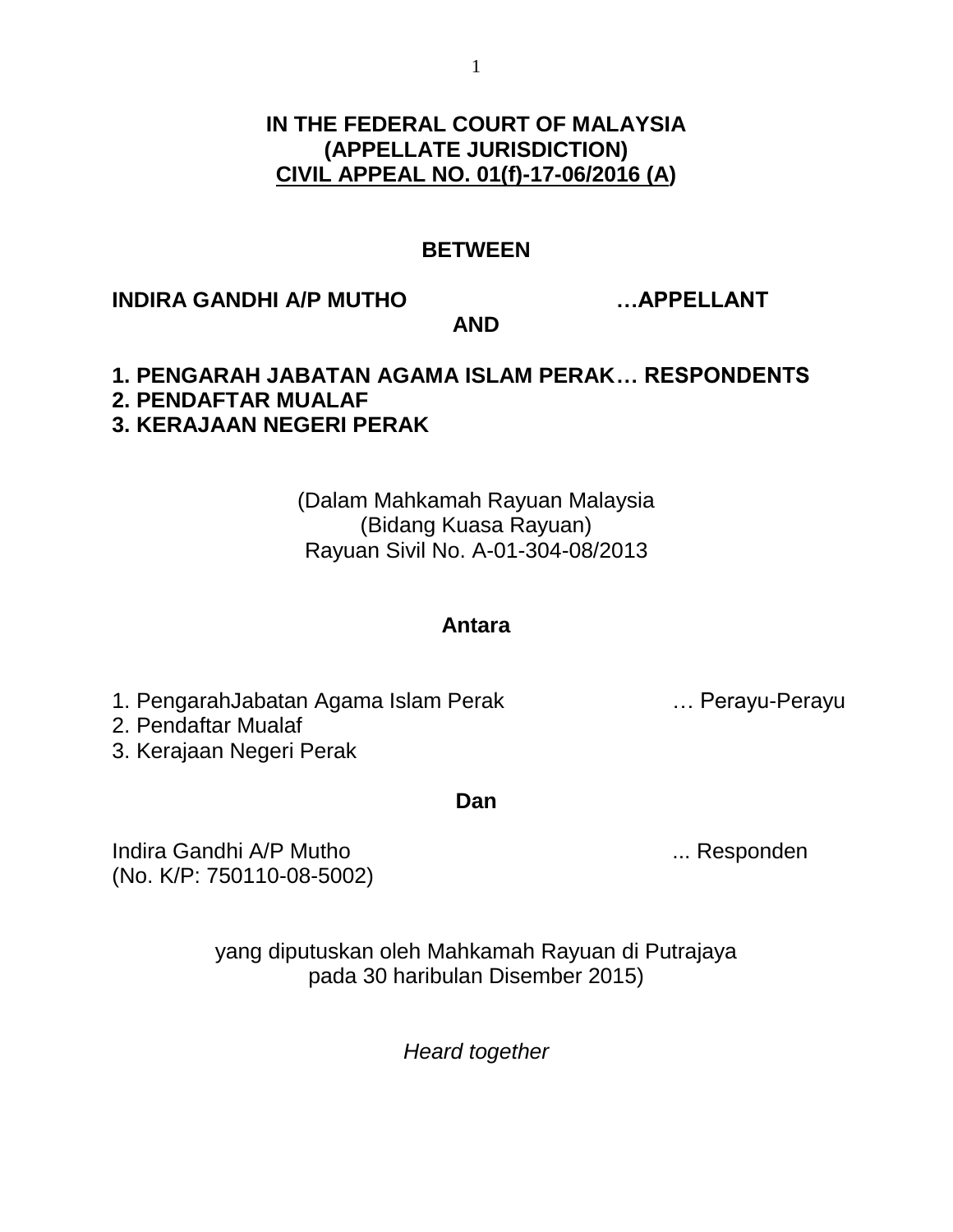# **IN THE FEDERAL COURT OF MALAYSIA (APPELLATE JURISDICTION) CIVIL APPEAL NO. 01(f)-18-06/2016 (A)**

# **BETWEEN**

# **INDIRA GANDHI A/P MUTHO … APPELLANT (No. K/P: 750110-08-5002)**

#### **AND**

#### **1. KEMENTERIAN PELAJARAN MALAYSIA … RESPONDENTS 2. KERAJAAN MALAYSIA**

# (Dalam Mahkamah Rayuan Malaysia (Bidang Kuasa Rayuan) Rayuan Sivil No. A-01-316-09/2013

#### Antara

1. PengarahJabatan Agama Islam Perak … Perayu-Perayu 2. Kerajaan Malaysia

Dan

Indira Gandhi A/P Mutho ... **Indira Gandhi A/P Mutho** ... Responden (No. K/P: 750110-08-5002)

yang diputuskan oleh Mahkamah Rayuan di Putrajaya pada 30 haribulan Disember 2015)

*Heard together*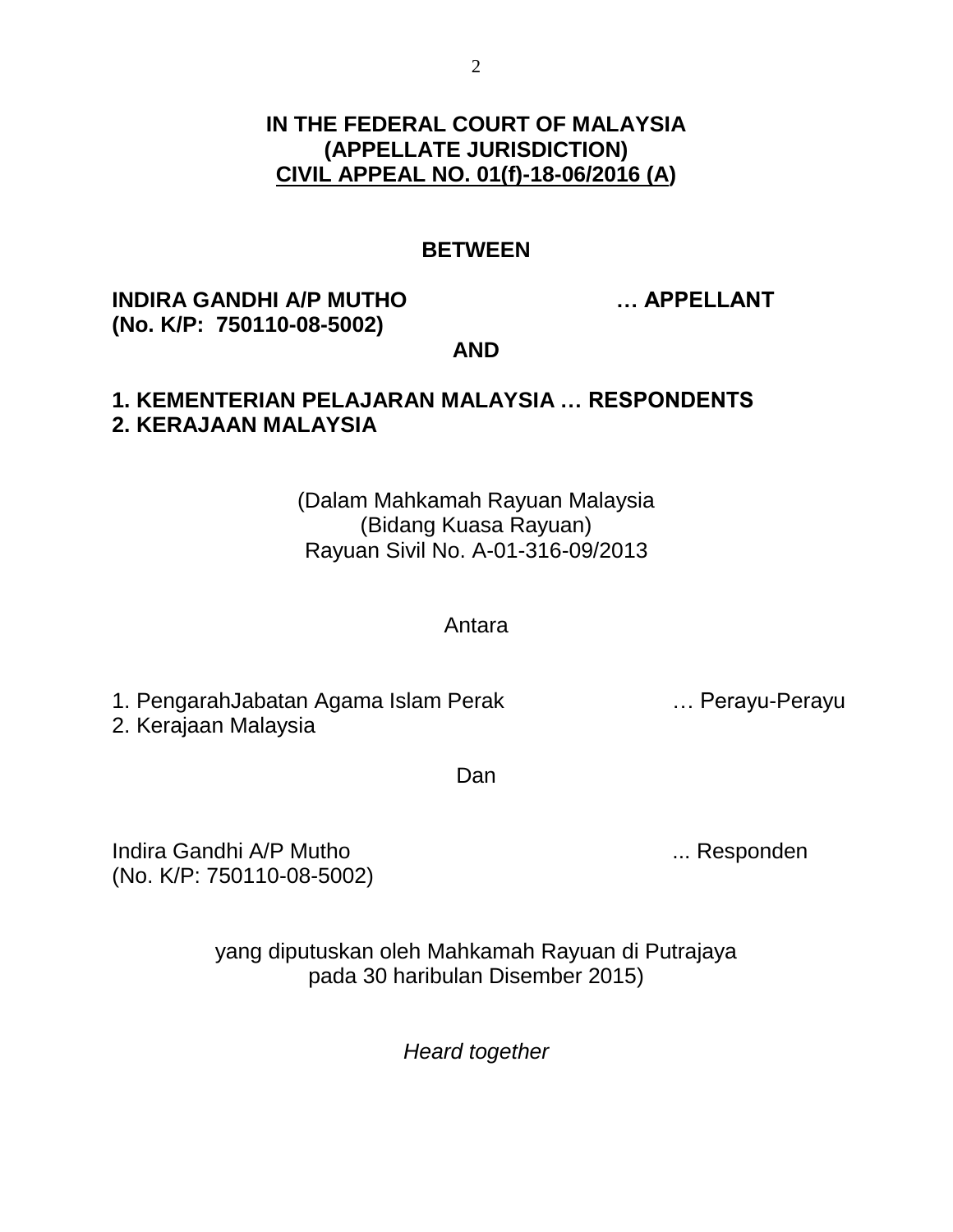# **IN THE FEDERAL COURT OF MALAYSIA (APPELLATE JURISDICTION) CIVIL APPEAL NO. 01(f)-19-06/2016 (A)**

# **BETWEEN**

## **INDIRA GANDHI A/P MUTHO … APPELLANT**

**AND**

### **PATMANATHAN A/L KRISHNAN … RESPONDENT**

(Dalam Mahkamah Rayuan Malaysia (Bidang Kuasa Rayuan) Rayuan Sivil No. A-02-1826-08/2013

Antara

Patmanathan A/L Krishnan **Example 2018** Material Muslim Perayu-Perayu

Dan

Indira Gandhi A/P Mutho ... **Indira Gandhi A/P Mutho** ... Responden (No. K/P: 750110-08-5002)

yang diputuskan oleh Mahkamah Rayuan di Putrajaya pada 30 haribulan Disember 2015)

# **CORAM :**

**ZULKEFLI AHMAD MAKINUDDIN, PCA RICHARD MALANJUM, CJSS ZAINUN ALI, FCJ ABU SAMAH NORDIN, FCJ RAMLY HAJI ALI, FCJ**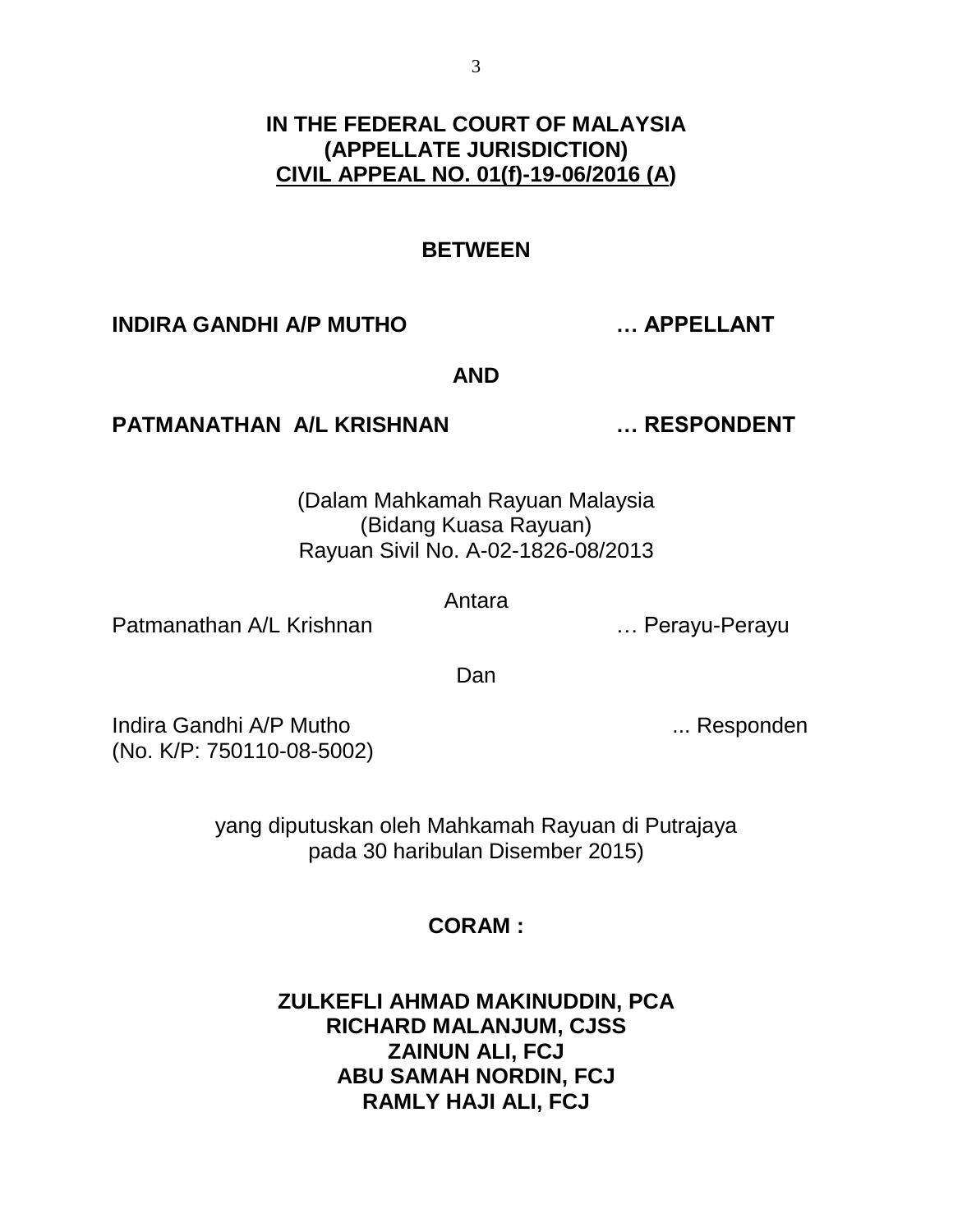## **SUPPORTING JUDGMENT OF ZULKEFLI BIN AHMAD MAKINUDIN, PCA**

1. I have read the judgment in draft of my learned sister judge Zainun Ali, FCJ and wholly agree with the views expressed on the issues raised and the decision arrived at by her ladyship.

2. Her ladyship has comprehensively and systematically dealt with all the issues raised under the three (3) questions of law posed before this Court. I would like to add to the judgment and state our views as regards the third question of law posed as follows:

"*Whether the mother and the father (if both are still surviving) of a child of a civil marriage must consent before a certificate of conversion to Islam can be issued in respect of that child.*"

3. The issue of religious conversion of young children into the Islamic faith is a contentious issue and has been the subject of discussion in the public domain in recent times. It has been noted that even the Executive and the Legislature have been contemplating introducing an amendment to the relevant laws to give effect to the position of the rightful party over the issue.

4. I would like to state here that in deciding the issue before us, as judges we are not swayed by our own religious convictions and sentiment over the issue.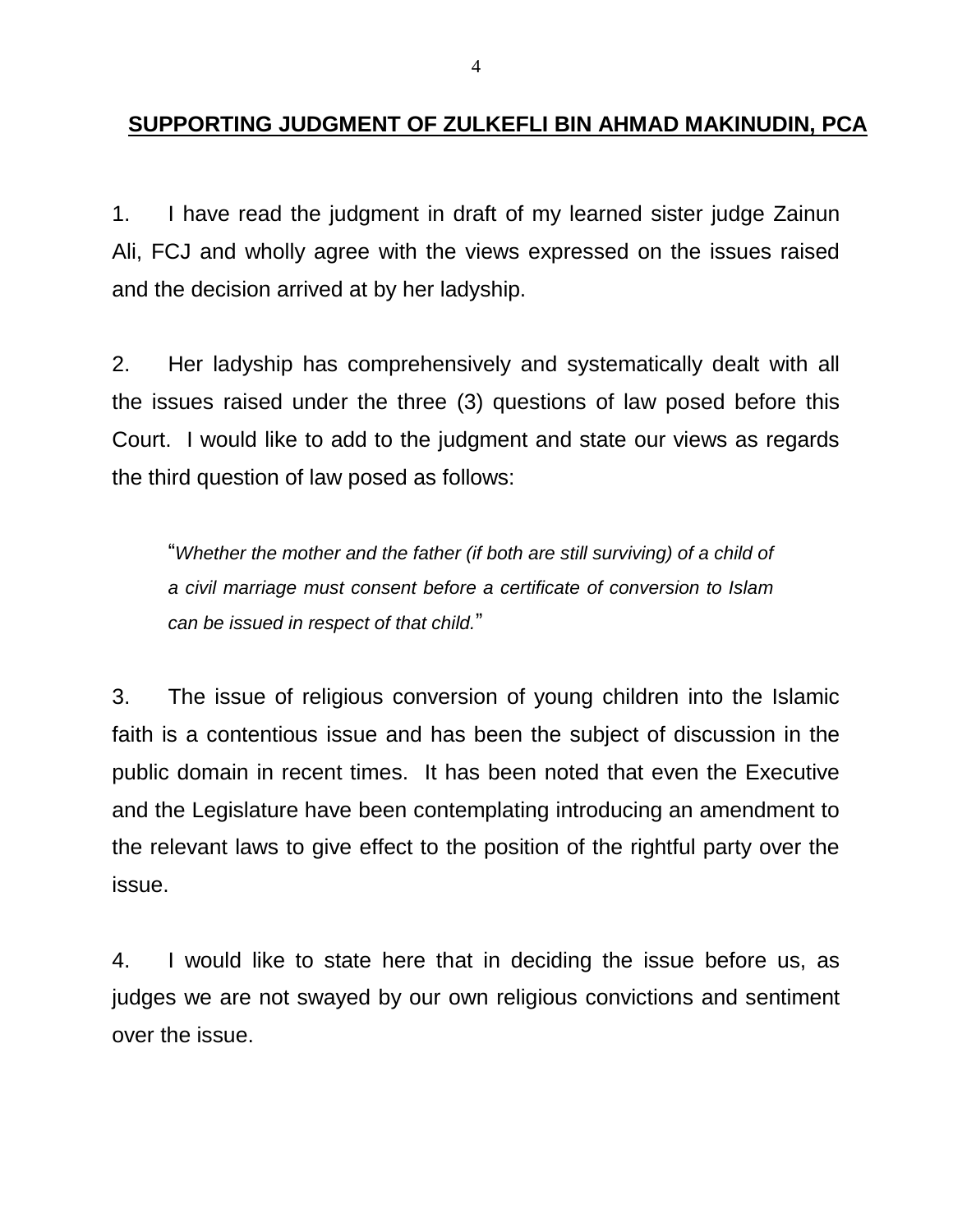5. I am reminded of the proud accolade of the late Tun Suffian, former Lord President of Malaysia in his Braddel Memorial Lecture in1982, when speaking of the Malaysian judiciary to a Singapore audience he said:

"*In a multi-racial and multi religious society like yours and mine, while we judges cannot help being Malay or Chinese or Indian; or being Muslim or Buddhist or Hindu or whatever, we strive not to be too identified with any particular race or religion – so that nobody reading our judgement with our name deleted could with confidence identify our race or religion, and so that the various communities, especially minority communities, are assured that we will not allow their rights to be trampled underfoot.*"

6. It may be so that looking at the issue purely from the view point of the Syariah law and its precepts, that the decision may lean in favour of the party who argues from that perspective of the law. In the present case in upholding the rule of law we have to decide on the issue strictly on the basis of the relevant laws, case authorities and the provisions of both the State and the Federal Constitution governing the particular issue.

> (ZULKEFLI BIN AHMAD MAKINUDIN) President Court of Appeal Malaysia

Dated: 29 Januari 2018